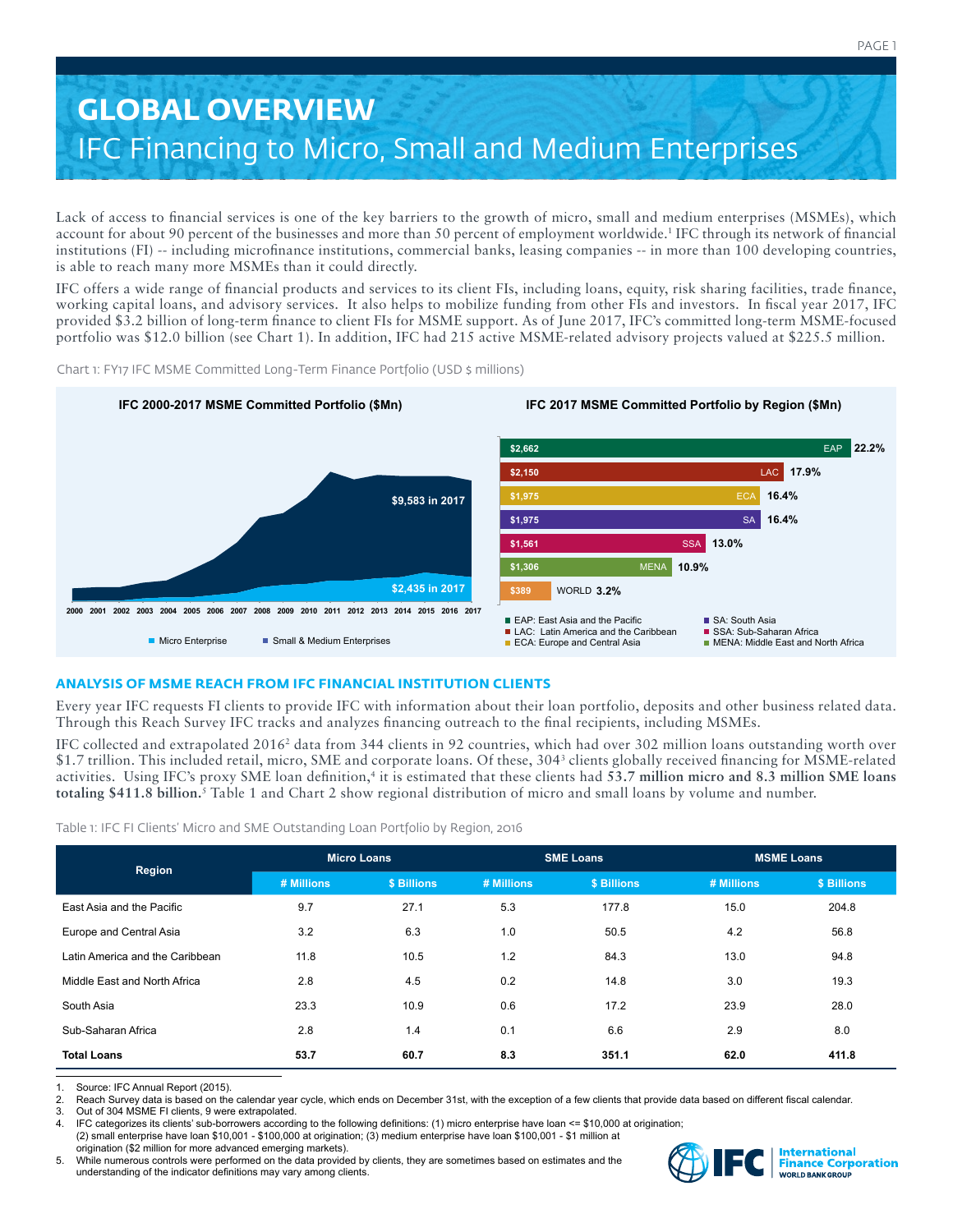

Chart 2: IFC FI Clients' Micro and SME Outstanding Loan Portfolio Distribution (%), 2016



# **IFC CLIENTS' MSME LOAN PORTFOLIO BY TYPE OF IFC ENGAGEMENT**

IFC places its MSME clients in two categories: FIs supported by IFC in the area of microfinance – clients with microfinance-focused engagements; and FIs supported by IFC in the area of SME financing – clients with SME-focused engagements. In 2016, IFC collected or extrapolated data from 113 microfinance and 182 SME-focused engagements. SME-focused clients funded 31.3% of the total number of micro loans representing 61.3% of the total funding for the microenterprises. Likewise, the microfinance focused clients actively crossed over to SME with 7.4% of the number of SME loans and 6.3% of the total volume. In addition, 43.4 percent of clients with microfinancefocused engagement and 30.2 percent of clients with SME-focused engagement received advisory services.

|              | <b>Outstanding Loan Portfolio</b> |             | <b>Average Loan Size</b> | <b>NPLs</b>   |                  | <b>Outstanding Loan Portfolio</b> |             | <b>Average Loan Size</b> | <b>NPLs</b> |
|--------------|-----------------------------------|-------------|--------------------------|---------------|------------------|-----------------------------------|-------------|--------------------------|-------------|
| Loan Type    | # Millions                        | \$ Billions |                          | $\mathcal{A}$ | <b>Loan Type</b> | # Millions                        | \$ Billions |                          | ℅           |
| Micro        | 33.9                              | 21.2        | 636                      | 2.3%          | Micro            | 17.3                              | 38.3        | 2.196                    | 3.8%        |
| <b>SME</b>   | $\cdot$ .2                        | 37.5        | 35.846                   | 3.9%          | <b>SME</b>       | 6.5                               | 306.1       | 39.430                   | 2.9%        |
| <b>Total</b> | 35.0                              | 58.8        | 1.211                    | 3.1%          | Total            | 23.8                              | 344.4       | 13.451                   | 3.0%        |

Table 2: Microfinance-Focused Engagements<sup>6</sup>

Table 3: SME-Focused Engagements<sup>7</sup>

Notably, the microfinance-focused clients reported lower micro NPLs, and those SME-focused engagements reported lower SME NPLs (see Tables 2 and 3).

# **IFC CLIENTS' LOANS TO WOMEN AND WOMEN-OWNED MSMES**

Gender equality is a fundamental condition for a prosperous and sustainable world; however, in many countries women have lower access to education, employment, business opportunities and financial services, as well as unequal social status and rights. The annual estimated credit gap for women-owned SMEs is about \$260-320 billion.8

To address this challenge, IFC launched Banking on Women Program that promotes financing for women-owned SMEs. In addition, recently IFC requested clients to report on their loan portfolios to women-owned enterprises. In 2016, 157 IFC FI clients provided data for micro loans to women while 145 FI clients provided SME loans to women data. These clients provided 68.4 percent of total micro loans by number to women, and 16.0 percent of total SME loans by number to women-owned firms<sup>9</sup> (see Table 4).



PAGE 2

<sup>6,7.</sup> Average Loan Size and NPLs do not include extrapolated data.

<sup>8.</sup> IFC Enterprise Gap Database (2011). http://smefinanceforum.org/data-sites/ifc-enterprise-finance-gap

<sup>9.</sup> IIFC defines women-owned SME as a firm with (a) > 51 percent ownership/stake by a woman/women; or (b) > 20 percent owned by a woman/women AND 1 woman as CEO/COO (President/Vice-President) as well as 30 percent of the board of directors being women where a board exists; and which received loans from \$10,000 to \$1 or 2 million at origination.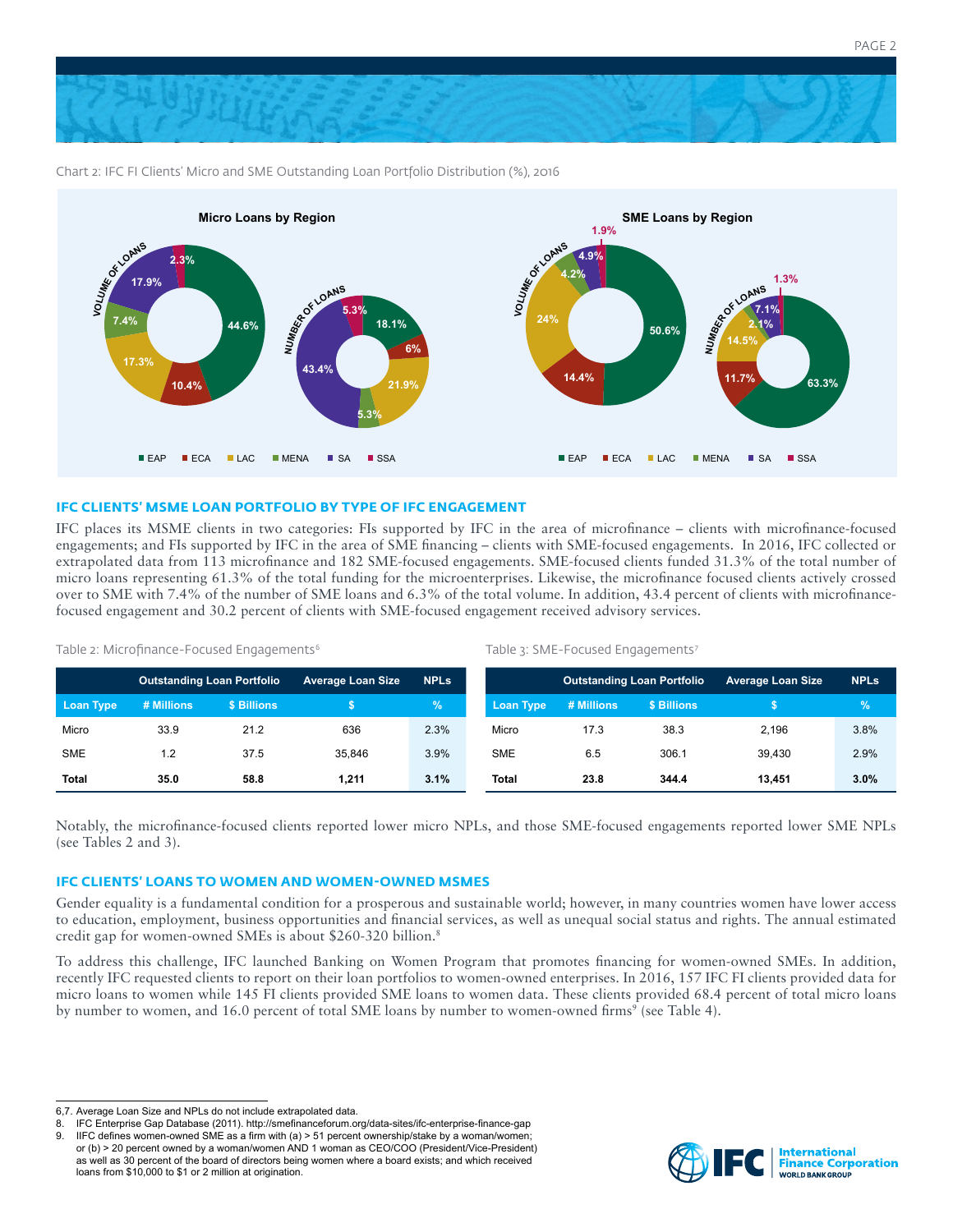

#### Table 4: IFC FI Clients' Loans to Women and Women-owned MSMEs

|                  | <b>Number of Loans</b><br>to Women | <b>Total Volume of Loans</b><br>to Women | <b>Number of Loans</b><br>to Women | 'Total Volume of Loans .<br>to Women | <b>NPLs</b>   |
|------------------|------------------------------------|------------------------------------------|------------------------------------|--------------------------------------|---------------|
| <b>Loan Type</b> | # '000                             | <b>\$ Millions</b>                       | % Of total                         | % Of total                           | $\mathcal{C}$ |
| Micro            | 25.255.4                           | 9,905.02                                 | 68.4%                              | 37.6%                                | $1.6\%$       |
| <b>SME</b>       | 272.2                              | 7.450.67                                 | 16.0%                              | 8.9%                                 | 4.1%          |

#### **MSME LOAN PORTFOLIO GROWTH AND DYNAMICS**

of MSME client FIs has grown consistently over time. Three main factors influence MSME loan portfolio growth: 1) changes in the MSME portfolio among existing IFC clients, 2) entries of new clients, and 3) exits of existing clients, when, for example, IFC clients fully repay their loans. The dynamics of these factors determines the MSME reach growth trends from year to year. Thus, in the post-financial crisis period (2011-2016), the MSME loan portfolio increased 28.1 percent by number, and 19.6 percent by volume of loans on a compounded basis.

During 2015-2016, the volume of MSME loans increased by 2.1 percent, and the number of loans increased by 5.5 percent, despite a slow economic growth and currency devaluation in many developing countries.

Also, 202 clients with MSME-focused engagements reported data in 2014, 2015, and 2016. During this period, the number of MSME loans they provided grew by 10.4 percent and volume increased by 5.6 percent on a compounded basis.

## **DEPOSIT AND OTHER TRANSACTIONAL ACCOUNTS**

Universal financial access is one of the strategic development goals for the World Bank Group. Financial access may include loans, but can also simply mean someone has access to alternative financial channels (i.e. mobile banking, internet banking) or deposit/ saving accounts. The growth of savings accounts is also important because deposits are a major funding source for deposit-taking institutions and a safe place for their clients to store cash.

In 2016, 202 clients reported \$2.46 trillion in liability accounts, which include current/transactional accounts, interest-bearing deposits, and e-money accounts. One year before, 196 clients reported \$476.9 billion in deposits and other transactional accounts. Specifically, large clients in Asia contributed to the significant increase in the last two years.

Chart 4 demonstrates the distribution of the deposits and other transactional accounts by the type of the account owner. Individual accounts hold about half of the total deposits volume among IFC's clients.

The volume of micro and SME loans by IFC's portfolio Chart 3: IFC Clients' MSME Loan Portfolio Growth, 2004-2016



Chart 4: IFC Clients' Volume of Deposits and Other Transactional Accounts, 2016 (Average Volume Percentage Distribution)